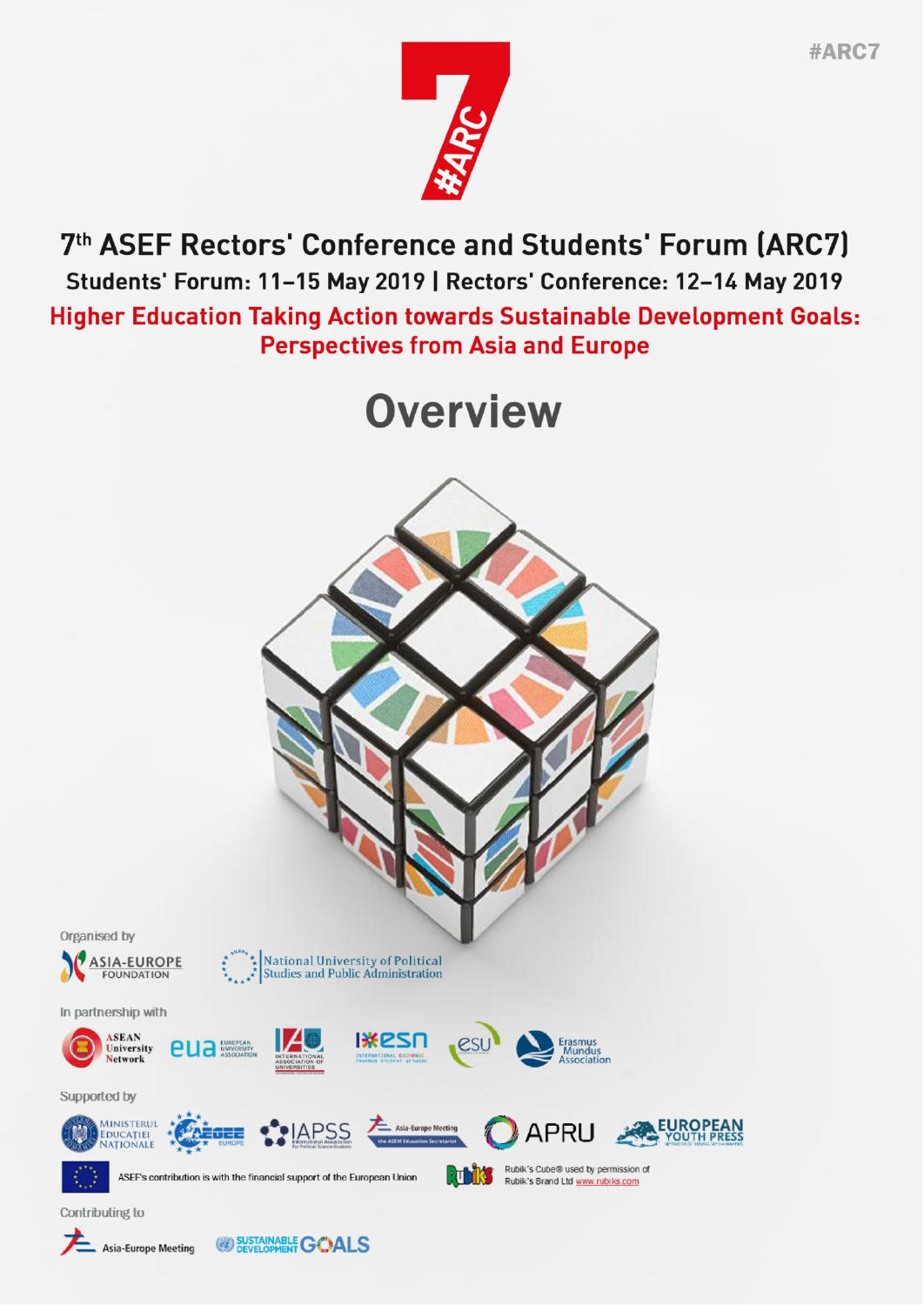# **BACKGROUND** ON THE #ARC SERIES

The ASEF Rectors' Conference and Students' Forum (ARC) is the only [bi-regional](http://rubiks.com) multi-stakeholder dialogue platform for university and student leaders, policy makers, and business representatives to discuss higher education challenges of mutual concern in Asia and Europe.

ARC is recognised as the Official Dialogue Partner of the ASEM Education Ministers Meeting (ASEM ME). Its results, including policy recommendations and research, feed into the preparation of ASEM MEs, which ARC rectors and student representatives are invited to attend. Moreover, ARC is contributing to the 17 Sustainable Development Goals, and it is one of the initial commitments to the Global Action Programme (GAP) on Education for Sustainable Development (ESD).

ARC takes place on a biennial basis alternating between Asia and Europe. It addresses 3 areas in higher education:

- 1) quality and inclusive education
- 2) university governance
- 3) university-business partnerships

Over 296 universities from 51 Asian and European countries have been represented at the ARC conferences since 2008.

- Build **awareness** on the importance of higher education acting on sustainability
- Explain the context in Asia and Europe and identify issues of joint concern
- Provide an intellectual space for **exchange** and peer learning
- Show concrete good practices from Asia and Europe to inspire each other
- Create **policy recommendations** to the ASEM Education Ministers on how to take action towards the sustainable development goals

#### The **ARC7 Students' Forum** | 11-15 May 2019

- 8-week Online Preparatory Phase with webinars, individual and team tasks
- 3-day Students' Forum and joint sessions with the Rectors' Conference
- Plenary and working group sessions, skills trainings, and study visits

#### The ARC7 Rectors' Conference | 12-14 May 2019

- 2-day Rectors' Conference and joint sessions with the Students' Forum
- Thought-provocative panel discussions and interactive working group sessions

# KEY FACTS ON ARC7

## **WHEN**

Students' Forum 11-15 May 2019

Rectors' Conference 12-14 May 2019

in conjunction with the 7<sup>th</sup> ASEM Education Ministers' Meeting (ASEM ME7) 15-16 May 2019

#### **WHERE**

Bucharest, Romania, hosted by the National University of Political Studies and Public Administration (SNSPA)

## **PARTICIPANTS**

150 university leaders, policy makers and representatives of non-governmental education organisations

51 student leaders

From 51 Asian and European countries

#### **METHODOLOGY**

ARC7 is an experiential learning space, where interactive sessions ensure cross-sectoral conversations and real-scenario workshops add value to existing practices in Asia and Europe.

# **MISSION** OF #ARC7

PROGRAMME **STRUCTURE** OF #ARC7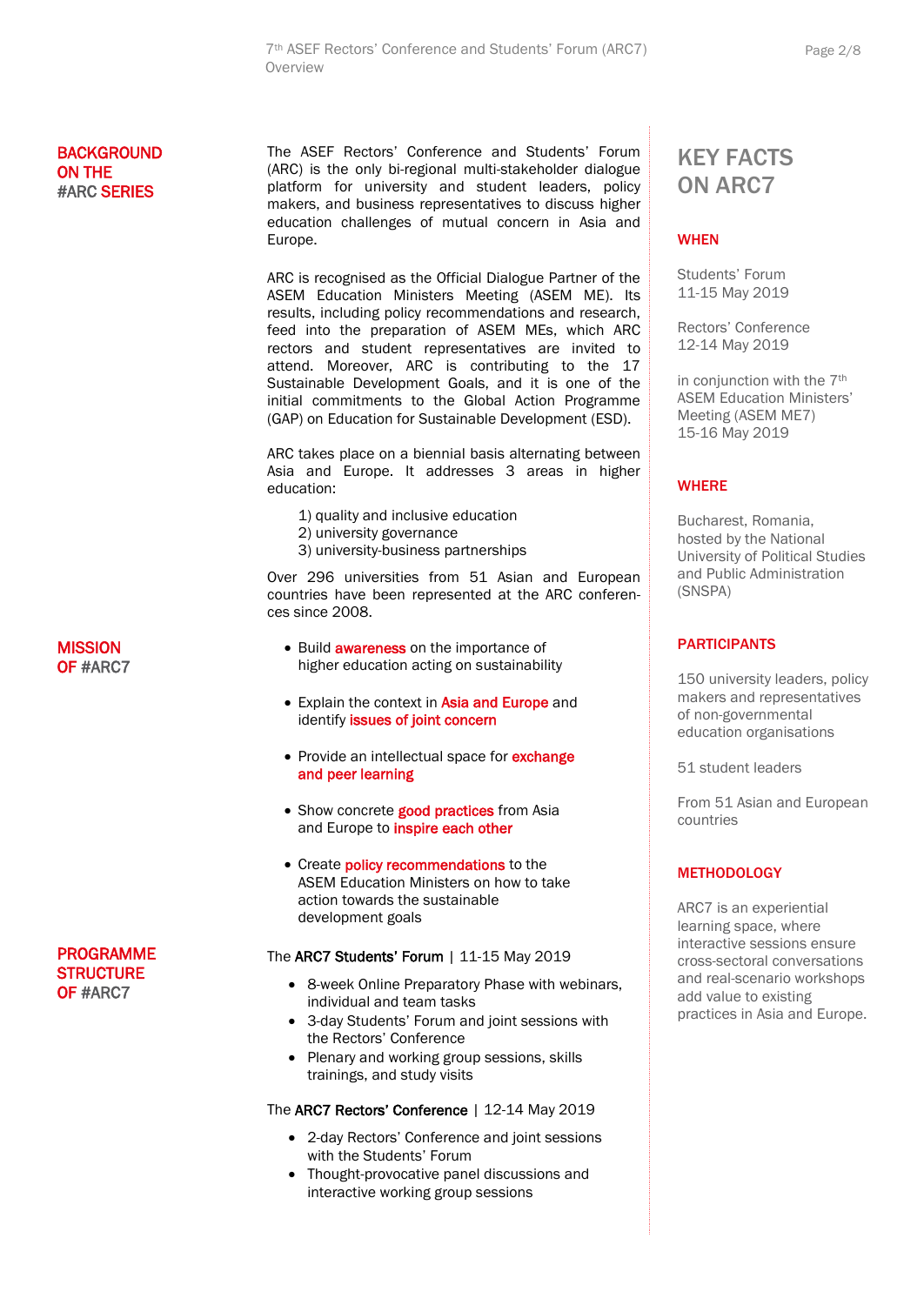**TOPIC OF #ARC7** The 17 Sustainable Development Goals are a universal call for action to shape a better future for all. Universities have a key responsibility to tackle complex societal challenges of our times, manifested in these Goals. ARC invites Asian and European higher education and student leaders to share how their organisations contribute to policy development and take action towards the Agenda 2030 and to get inspiration from their peers' strategies.

> ARC7 offers a creative space for knowledge exchange on implementing a whole-ofinstitution approach on sustainable development, teaching the next generation of leaders and thinkers to act sustainably and ethically; conducting research that leads to positive change in our world; and engaging communities outside the walls of academia. The conference also explores how university and student leaders from Asia and Europe can work together towards "a future we want".

> ARC7 explores how higher education can take action towards achieving the sustainable development goals on 3 different levels:

- Taking Action at Home SDGs as Core Pillars of University Governance
- Taking Action at Community Level SDGs as Drivers of University Social Impact
- Taking Action at International Level SDGs as a Catalyst to Reorient Internationalisation

# **SUBTHEMES** OF #ARC7

# Theme 1 | Taking Action at Home SDGs as Core Pillars of University Governance

*University leaders should support the integration of sustainable development throughout their institution. They should involve all the institutional stakeholders in the development of SD related strategies and include reporting and monitoring mechanisms to keep track of and foster progress*. This was recommended by the International Association of Universities (IAU) to university leaders based on the findings of the survey titled *Higher Education Paving the Way to Sustainable Development: A Global Perspective*<sup>1</sup> in 2017.

This ARC7 theme discusses what strategies can institutions adopt to make SDGs a core part of their everyday practice. Possible questions to be addressed are:

- *What visions and strategies work in promoting sustainable development at universities?*
- *How do we justify the contribution to the global public good in view of rising pressures to focus on the benefits of the own country, industries, to deliver the research and the skills that society needs today?*
- *How can internal and national quality assurance systems serve and enhance SDGs in university governance?*
- *What are the challenges of implementing sustainability strategies in higher education and how can be success measured when there are no "one-size-fits-all" indicators?*

# Theme  $2$  Taking Action at Community Level SDGs as Drivers of University Societal Impact

Universities can enhance sustainability in their social, economic and environmental dimensions by delivering education and research to communities. However, social sustainability has had considerably less attention in public dialogue than economic and environmental sustainability. Although in Europe, for example, a growing number of universities collaborate not only with employers (90%), but also with local communities

<sup>1</sup> VAN'T LAND, Hilligje; HERZOG, Frédérique. Higher Education Paving the Way to Sustainable Development: A Global Perspective (2016). IAU, September 2017. https://www.iau-aiu.net/IMG/pdf/higher-education-paving-the-way-to-sd-iau-2017.pdf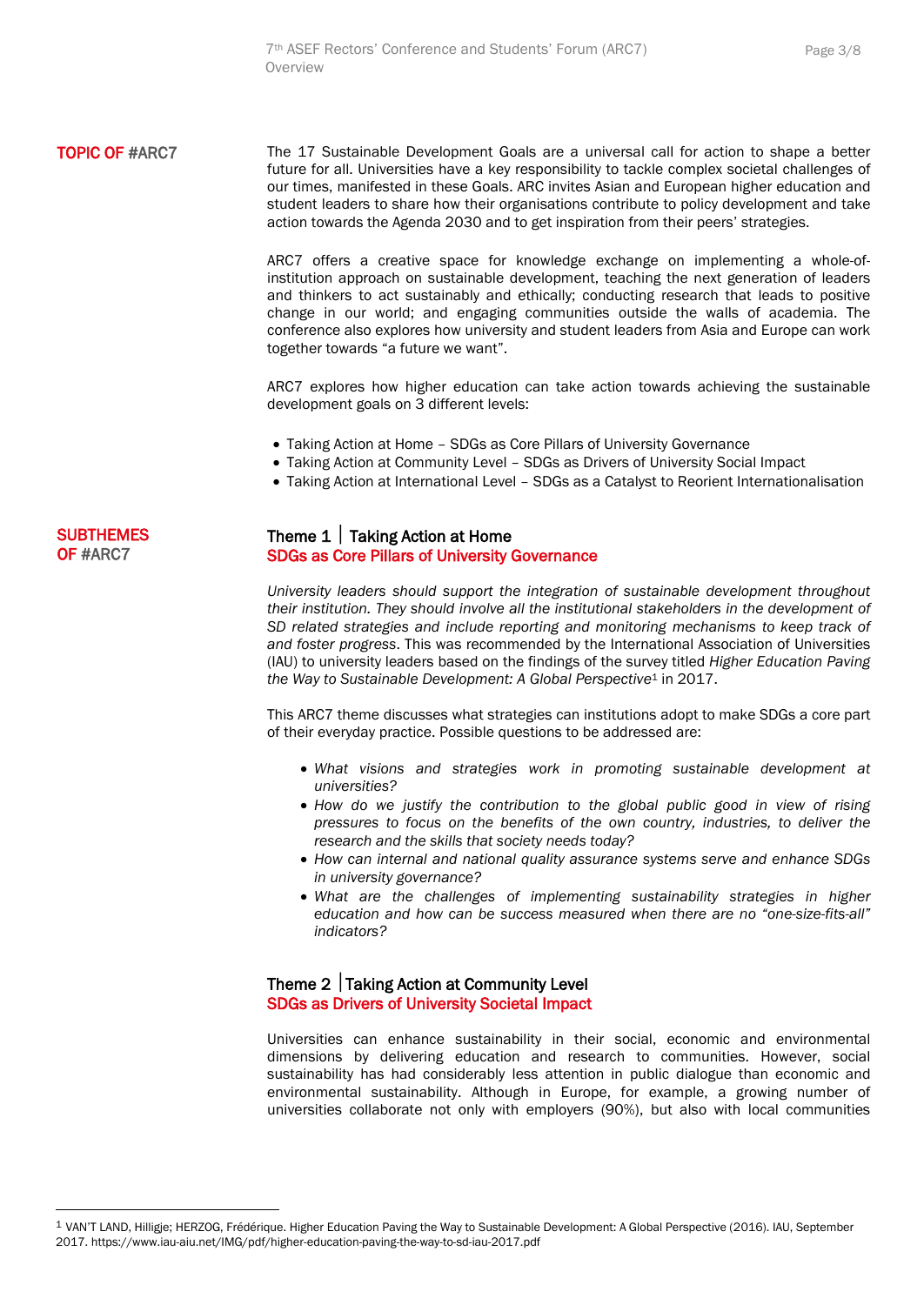(88%), primary and secondary schools (87%), and vocational institutions (73%)2, the current and potential role of SDGs in these partnerships is less emphasized.

This ARC7 theme discusses how universities engage in joint knowledge production and research beyond the campus, for the benefit of the community in Asia and Europe. Possible questions to be addressed are:

- *What kind of partnerships with which actors are working to increase social impact?*
- *How do universities influence local communities through SDGs to inspire sustainable development actions?*
- *How can the global goals be translated to local and university strategies?*
- *How can sustainable research, teaching and community engagement projects be financed?*

# Theme 3 | Taking Action at International Level SDGs as Catalysts to Reorient Internationalisation

Internationalization is high on the agenda of universities, most often targeting student learning and student mobility, according to the findings of the 4<sup>th</sup> Global Survey on Internationalization of Higher Education carried out by IAU<sup>3</sup>. Student and staff learning should be central to any internationalization partnership process. Indeed, internationalization, including at home, should be shaped to foster international exchange and understanding. When linked to mobility, internationalization comes with a variety of challenges. Often motivated by funding, academic standards, language, recognition of foreign qualifications, it is also often challenged by perceived or real social and cultural barriers4. These dimensions are of joint concern for both Asia and Europe. Student and staff mobility between the two regions is notably imbalanced - about 1,5 times more Asian students study in Europe than Europeans in Asia<sup>5</sup>. Knowledge mobility is equally unbalanced. Yet open dialogue and exchange between knowledge systems is conducive to new and innovative approaches to many challenges we face and share.

This track of ARC7 explores how internationalization related activities, could be reoriented to help address the SDGs. Possible questions to be addressed are:

- *What kind of international partnerships do universities engage in (Why? To what end?)? What is the shared purpose of these? Do they, and if so how do they contribute to addressing the SDGs?*
- *What do students and staff get out of these partnerships in terms of teaching, research, and further international understanding?*
	- o*More equitable and ethical cooperation in international relations*
	- o*Better understanding of Asia and Europe*
	- o*Defining learning gain and its contribution to sustainability*
- *How can universities better promote intercultural learning and dialogue to explore regional cultural richness, and to optimize regional development?*

Expected Outputs

 $\overline{a}$ 

#### Policy Recommendations

- The participants of the Rectors' Conference will discuss a set of Policy Recommendations prepared by the partner organizations of ARC (EUA, IAU, AUN) in collaboration with a focus group of rectors from Asia and Europe, and the finalized content will be delivered to the 7th ASEM Education Ministers' Meeting (ASEM ME7).
- The Students' Forum participants will develop another set of Policy Recommendations for the ASEM Education Ministers based on the skills they acquire during the preparation period and based on the knowledge they exchange.

<sup>&</sup>lt;sup>2</sup> European University Association. Data from the forthcoming EUA TRENDS 2018 survey, conducted between March and August 2017, collected responses from 303 higher education institutions in the European Higher Education Area. http://eua.be/Libraries/publications-homepage-list/euawelcomes-commission-initiative-putting-education-at-the-heart-of-a-more-social-europe

<sup>3</sup> EGRON-POLAK, Eva; HUDSON, Ross. Executive Summary of IAU's 4th Global Survey report. Internationalization of Higher Education: Growing expectations, Fundamental values. IAU, April 2014. https://www.iau-aiu.net/IMG/pdf/iau-4th-global-survey-executive-summary-2.pdf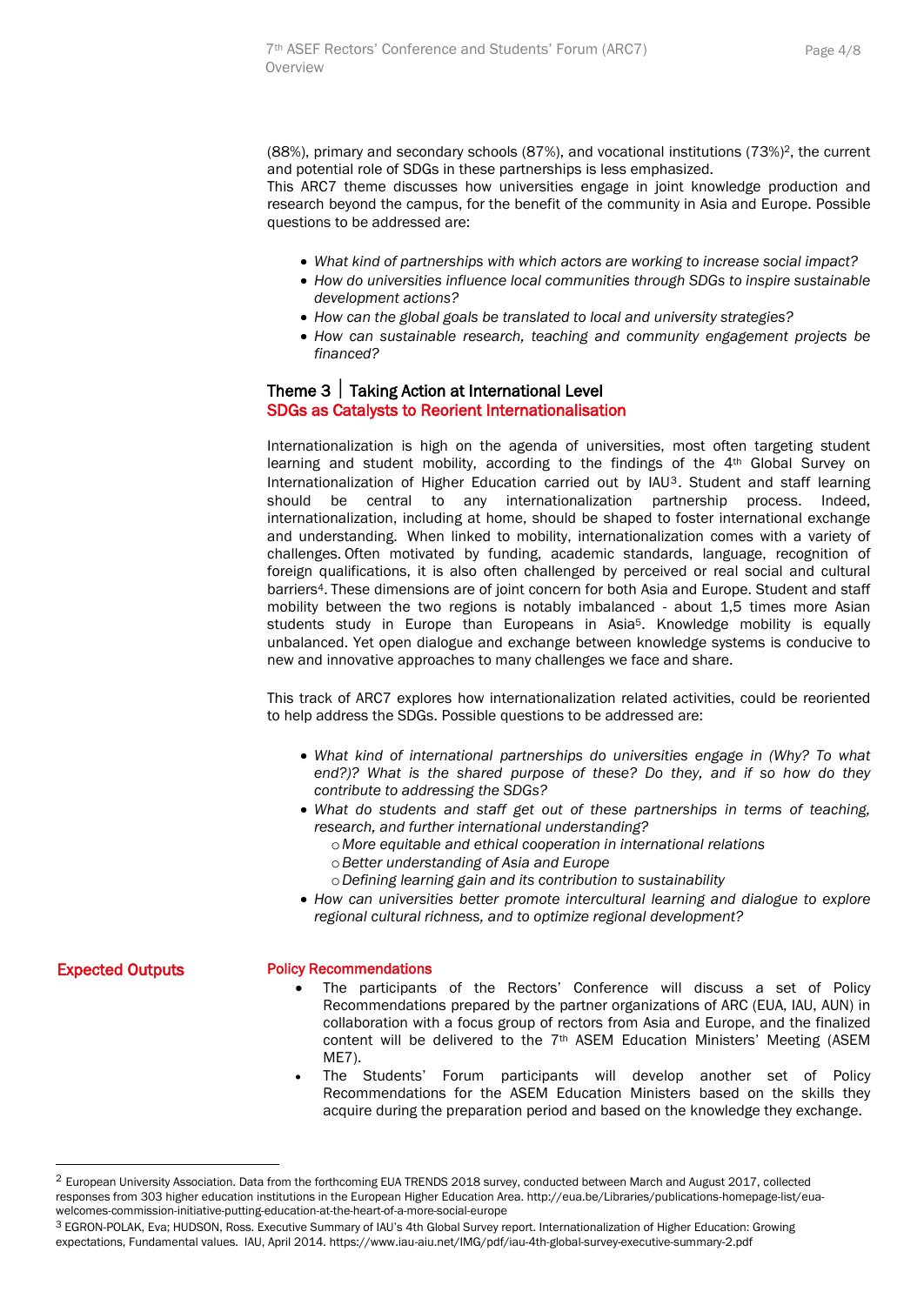#### Disseminating content on the topic and the SDGs

- Insight papers on the themes of the conference
- Op-eds and opinion articles from students on the conference subthemes
- Summary and background papers to the policy recommendations

#### Side events related to the topic

- Capacity-building workshops and conferences, along the topic of ARC7
- Targeting university and student leaders, managers of the ARC community
- Hosted by ARC7 partners or participants in different ASEM countries

#### Ecosystem & Synergies ARC7 is prepared with the intellectual support of the following organisations and networks, building on their work and designated to contribute to that, as the only multi-stakeholder platform with a focus on Asia and Europe collaboration.

#### Ministerial Meetings

- o ASEM Education Ministers' Meeting (and other ASEM Ministerial Meetings)
- o European Higher Education Area Ministerial Meetings and the Bologna Policy Forum Meetings

#### Senior Officials' Meetings

- o ASEM Meeting of Senior Officials in Education (SOM)
- o Asia-Pacific Meeting on Education 2030 (APMED) by UNESCO

#### Regional & International Organisations

- o Asia-Europe Foundation (ASEF) as the ARC Secretariat
- o ASEAN [University](http://www.aunsec.org/) Network (AUN)
- o European University [Association](http://www.eua.be/) (EUA)
- o [International](https://iau-aiu.net/) Association of Universities (IAU)
- o [Erasmus](https://esn.org/) Student Network (ESN)
- o [European](https://www.esu-online.org/) Students' Union (ESU)
- o Erasmus Mundus Students' and Alumni Association (EMA)
- o Asia-Pacific Rim Universities Association (APRU)
- o Southeast Asian Ministers of Education Organisation, Regional Institute of Higher Education (SEAMEO RIHED)
- o UNESCO Asia and Pacific Regional Bureau for Education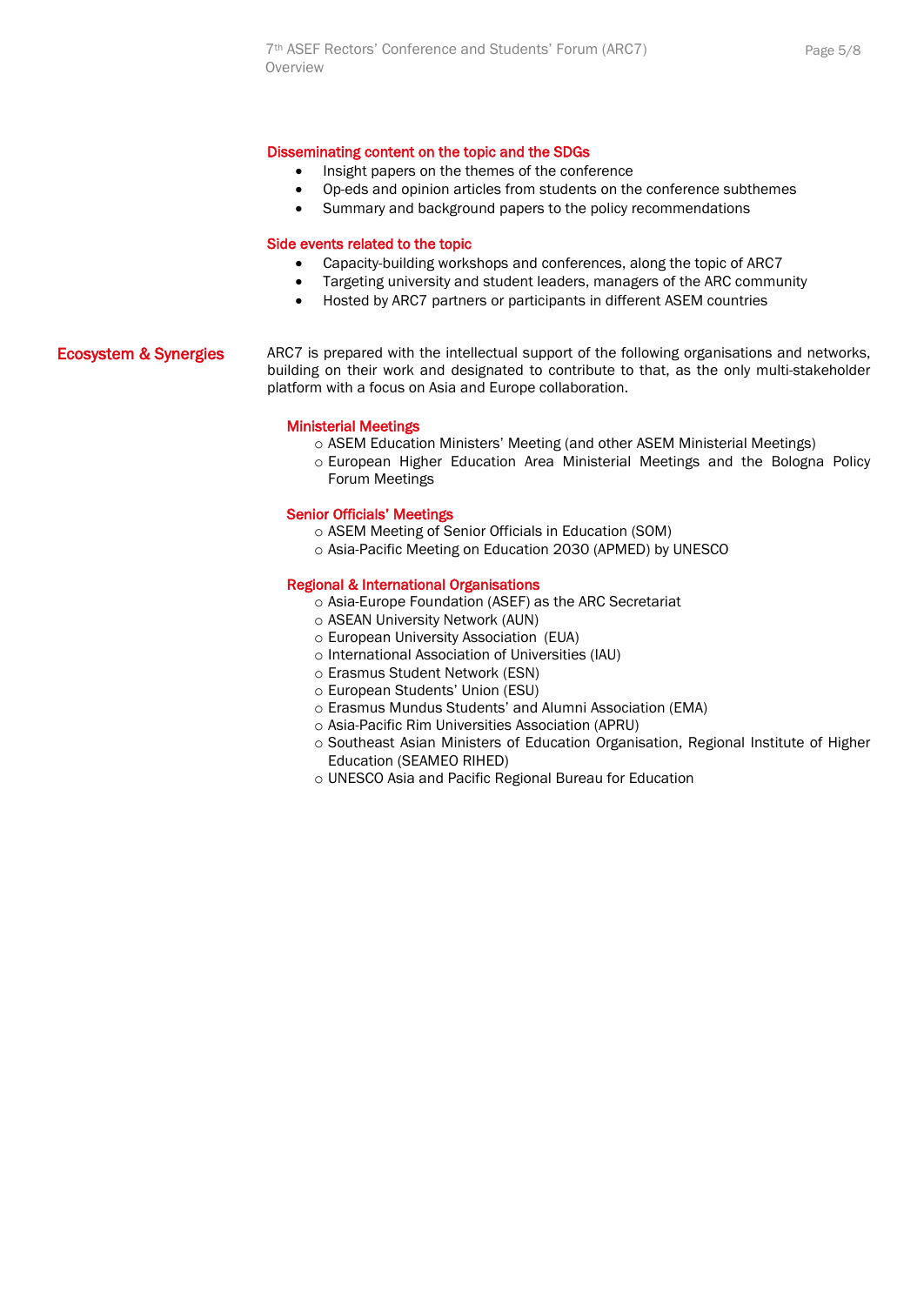# CO-ORGANISED BY



#### Asia-Europe Foundation (ASEF)

ASEF is an intergovernmental not-for-profit organisation located in Singapore. Founded in 1997, it is the only institution of the Asia-Europe Meeting (ASEM). ASEF promotes understanding, strengthens relationships and facilitates cooperation among the people, institutions and organisations of Asia and Europe. ASEF enhances dialogue, enables exchanges and encourages collaboration across the thematic areas of culture, education, governance, sustainable development, economy, public health and media.

The work of ASEF's Education Department (ASEFEdu) focuses on the themes *access to quality education* and *youth employment*, and, hence, contributes with its projects to the achievement of the UN 2030 Agenda and the 17 Sustainable Development Goals (SDGs), especially to Goal4: *ensuring inclusive and equitable quality education and promoting lifelong learning opportunities for all*.

For more information, please visit the [www.ASEF.org.](http://www.asef.org/)

#### National University of Political Studies and Public Administration (SNSPA)

The National University of Political Studies and Public Administration (SNSPA), established in 1991 as a school of governance, is a landmark in the Romanian academic setting. SNSPA promotes academic excellence in Political Sciences, Sociology, Administrative Studies, International Relations, Diplomacy, European Studies, Communication Sciences, Psychology, Management. SNSPA teachers are experts in their fields; they incorporate current and global perspectives into the curriculum and promote innovative and original thinking.

Currently, the university is home to more than 6,000 students enrolled across 9 departments. Thousands of graduates from their academic programs have successfully entered careers in academia, government, industry and nonprofits. SNSPA is a member of several international university alliances (European Association of Institutions in Higher Education, Romanian-U.S. Fulbright Commission, International Association of Universities, European University Association, European Association for Public Administration Accreditation) and collaborates with public institutions and business organizations across a wide range of different fields.

For more information, please visit [www.SNSPA.ro/en.](http://www.snspa.ro/en)

#### Ministry of National Education (Romania)

The mission of the Ministry of Education is to provide an educational environment to ensure the harmonious development of all its beneficiaries by promoting excellence and ensuring equal access to education.

For more information, please visit [http://edu.ro.](http://edu.ro/)

#### IN PARTNERSHIP WITH



**MINISTERUL EDUCATIEI** NATIONALE



#### ASEAN University Network (AUN)

#### [http://www.aunsec.org](http://www.aunsec.org/)

Founded in November 1995, the ASEAN University Networks' (AUN) main objective is to strengthen the existing network of cooperation among leading universities in the ASEAN (Association of Southeast Asian Nations) region.

#### European University Association (EUA)

#### [http://www.eua.be](http://www.eua.be/)

The European University Association (EUA) is the representative organisation of universities and national rectors' conferences in 47 European countries. It was formed in 2001 as the result of a merger between the Association of European Universities (CRE) and the Confederation of European Union Rectors' Conferences. EUA supports and takes forward the interests of individual institutions and the higher education sector as a whole.

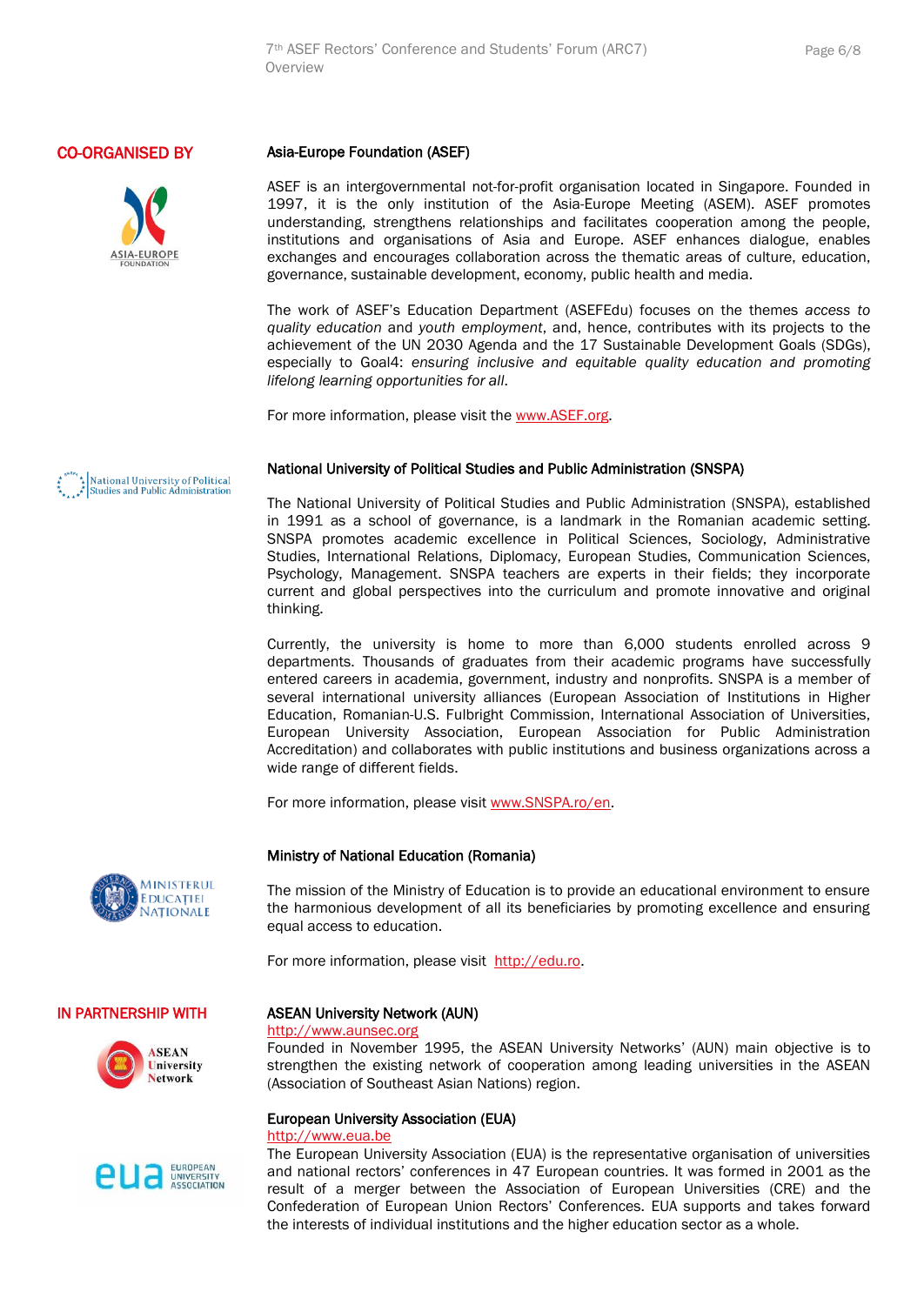



# International Association of Universities (IAU)

#### [http://www.iau-aiu.net](http://www.iau-aiu.net/)

Created in 1950 under the auspices of UNESCO, the International Association Universities (IAU) brings together more than 650 institutions and organisations worldwide for exchange and action on common concerns in the area of higher education.

# European Students' Union (ESU)

### [http://www.esu-online.org](http://www.esu-online.org/)

The European Students' Union (ESU) is the umbrella organisation of 44 National Unions of Students from 38 countries. The aim of ESU is to represent and promote the educational, social, economic and cultural interests of students at the European level towards all relevant bodies and in particular the European Union, Bologna Follow Up Group, Council of Europe and UNESCO. Through its members, ESU represents over 15 million students in Europe.

#### Erasmus Student Network (ESN)

#### [http://esn.org](http://esn.org/)

Established in 1989, Erasmus Student Network (ESN) is the biggest student association in Europe. ESN works for the creation of a more mobile and flexible education environment by supporting and developing the student exchange from different levels and providing an intercultural experience also to those students who cannot access a period abroad ("internationalisation at home").

#### Erasmus Mundus Association (EMA)

#### [https://www.em-a.eu](https://www.em-a.eu/)

The Erasmus Mundus Students and Alumni Association (EMA) is a not-for-profit organisation representing a community of more than 12,000 members, students and alumni of Erasmus Mundus Master and PhD courses, from over 170 countries. EMA's headquarter is in Brussels, Belgium but the organisation is fully managed by volunteers all around the world.

#### [National Rectors Council Romania](http://www.cnr-romania.ro/)

[www.cnr-romania.ro](http://www.cnr-romania.ro/)

The National Council of Rectors is a consultative body including all the Rectors of the accredited higher education institutions in Romania.

# SUPPORTED BY

# European Students' Forum (AEGEE-Europe)

[https://www.aegee.org](https://www.aegee.org/)

International Association of Political Science (IAPSS) [https://www.iapss.org](https://www.iapss.org/)

ASEM Education Secretariat (AES) https://www.asem-education.org

Association of Pacific Rim Universities (APRU) [https://apru.org](https://apru.org/)

European Youth Press (EYP) [http://www.youthpress.org](http://www.youthpress.org/)

The European Union (EU) [https://europa.eu](https://europa.eu/)

Rubik's Brand Ltd. [https://www.rubikcube.org](https://www.rubikcube.org/)